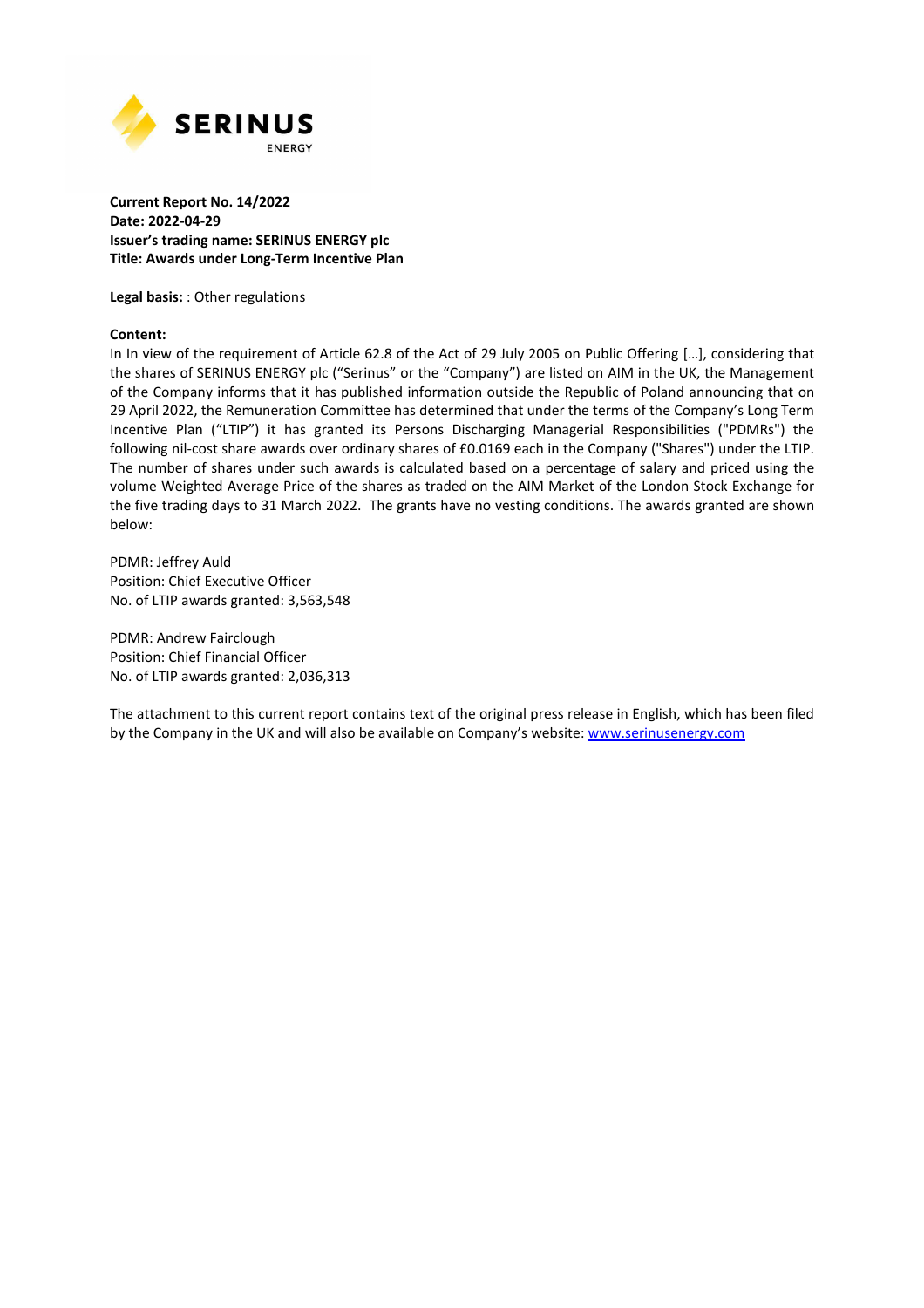

29 April 2022

Press Release

# Awards under Long-Term Incentive Plan

**Jersey, Channel Islands, 29 April 2022 --** Serinus Energy plc ("Serinus", "SEN" or the "Company") (AIM:SENX, WSE:SEN) announces that on 29 April 2022, the Remuneration Committee has determined that under the terms of the Company's Long Term Incentive Plan ("LTIP") it has granted its Persons Discharging Managerial Responsibilities ("PDMRs") the following nil-cost share awards over ordinary shares of £0.0169 each in the Company ("Shares") under the LTIP. The number of shares under such awards is calculated based on a percentage of salary and priced using the volume Weighted Average Price of the shares as traded on the AIM Market of the London Stock Exchange for the five trading days to 31 March 2022. The grants have no vesting conditions. The awards granted are shown in the table below.

| <b>PDMRs</b>      | <b>Position</b>                | No. of LTIP awards granted |
|-------------------|--------------------------------|----------------------------|
| Jeffrey Auld      | <b>Chief Executive Officer</b> | 3,563,548                  |
| Andrew Fairclough | <b>Chief Financial Officer</b> | 2,036,313                  |

# **About Serinus**

*Serinus is an international upstream oil and gas exploration and production company that owns and operates projects in Tunisia and Romania.*

# **For further information, please refer to the Serinus website (www.serinusenergy.com) or contact the following:**

| <b>Serinus Energy plc</b><br>Jeffrey Auld, Chief Executive Officer<br>Andrew Fairclough, Chief Financial Officer | +44 204 541 7859 |
|------------------------------------------------------------------------------------------------------------------|------------------|
| Calvin Brackman, Vice President, External Relations & Strategy                                                   |                  |
| <b>Shore Capital (Nominated Adviser &amp; Joint Broker)</b><br>Toby Gibbs / John More (Corporate Advisory)       | +44 207 408 4090 |
| <b>Arden Partners plc (Joint Broker)</b><br>Paul Shackleton (Corporate Finance)<br>Tim Dainton (Equity Sales)    | +44 207 614 5900 |
| <b>Camarco</b> (Financial PR - London)<br>Owen Roberts<br>Phoebe Pugh                                            | +44 203 781 8334 |
| <b>TBT i Wspólnicy</b> (Financial PR - Warsaw)                                                                   | +48 602 214 353  |